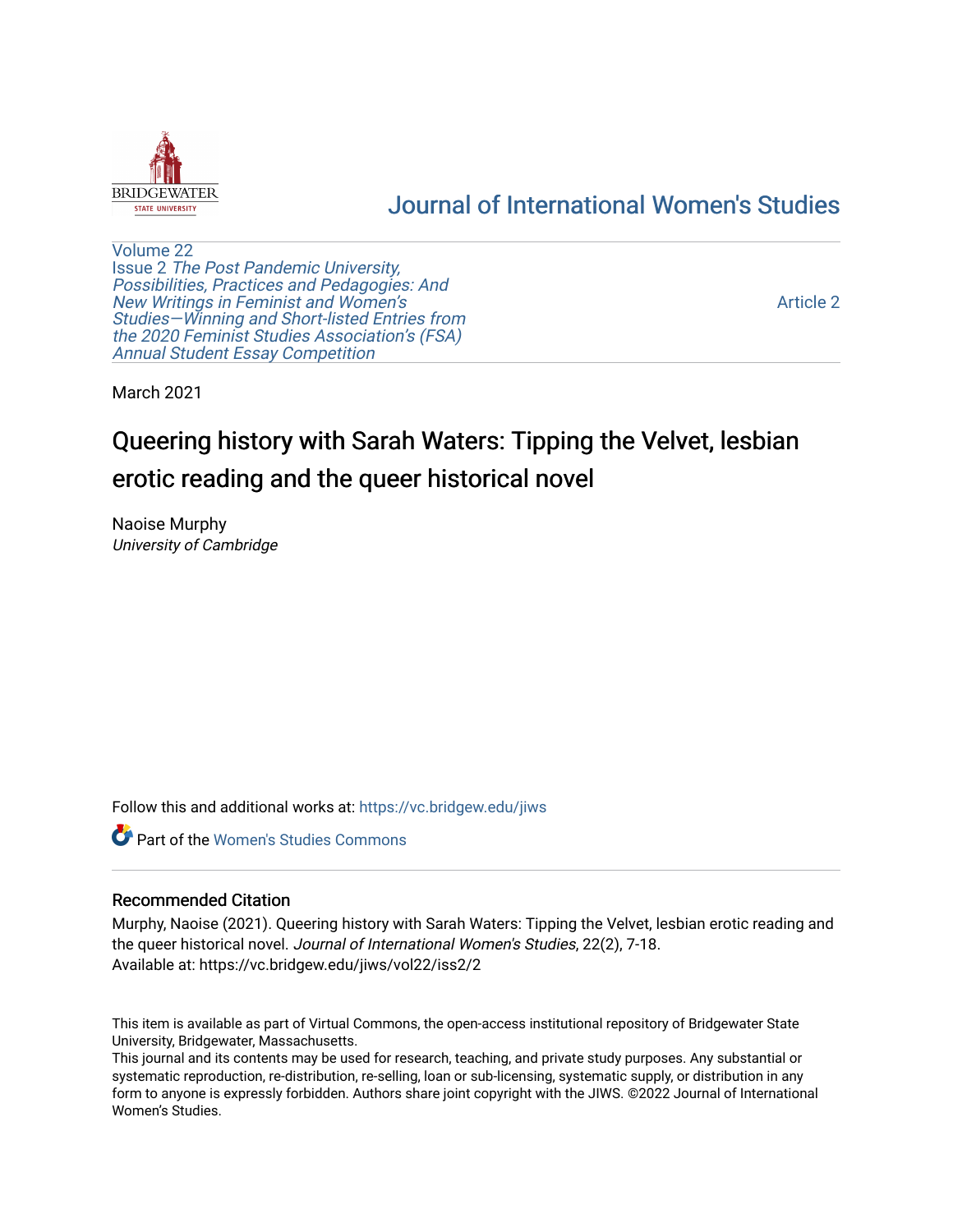Murphy: Tipping the Velvet and the queer historical novel

This journal and its contents may be used for research, teaching and private study purposes. Any substantial or systematic reproduction, re-distribution, re-selling, loan or sub-licensing, systematic supply or distribution in any form to anyone is expressly forbidden. ©2021 Journal of International Women's Studies.

# **Queering history with Sarah Waters:** *Tipping the Velvet,* **lesbian erotic reading and the queer historical novel**

By Naoise Murphy<sup>[1](#page-1-0)</sup>

#### **Abstract**

This essay outlines how Sarah Waters' *Tipping the Velvet* (1998) illuminates the challenges involved in doing queer history. Waters' lesbian historical novel queries the 'official' historical record and reflects on a fundamental tension in queer historical research; the distinction drawn between social constructedness and essentialism, alterity and continuity. Through playful reenactment of the work of the academic researcher, the novel protests against being read as an authentic depiction of Victorian lesbian sexuality. Instead, it offers a postmodern metafictional response to the field of queer history, which broadens the questions we ask of the discipline. By enacting the process of historical study in this Neo-Victorian novel, Waters explores the complexities of reading for queerness in the past. I argue that Waters' engagement with embodied reality represents an innovative intervention in queer historiography. The erotic is mobilised in this novel to collapse the distinction between alterity and continuity, admitting the affective dimensions of queer research. *Tipping the Velvet* addresses the tensions between some forms of lesbian feminist theory and queer theory, demonstrating the inextricability of queerly gendered subjectivities and lesbian erotics. In this engagement with erotic reading practices, Waters explores the inadequacies of linguistic and textual representation. This essay concludes that cultural productions such as the queer historical novel reach towards a queerer historiography, enabling "touches across time" (Dinshaw, 1999) that have a crucial role to play in contemporary theorising of gender and sexuality and community-formation for queer people in the present.

*Keywords:* queer; history; Sarah Waters; erotic; historical fiction

1

<span id="page-1-0"></span><sup>&</sup>lt;sup>1</sup> Naoise Murphy is a PhD candidate at the University of Cambridge Centre for Gender Studies. Her research interests are in twentieth-century literature, queer theory and history, and Irish writing.

Journal of International Women's Studies Vol. 22, No. 2 March 2021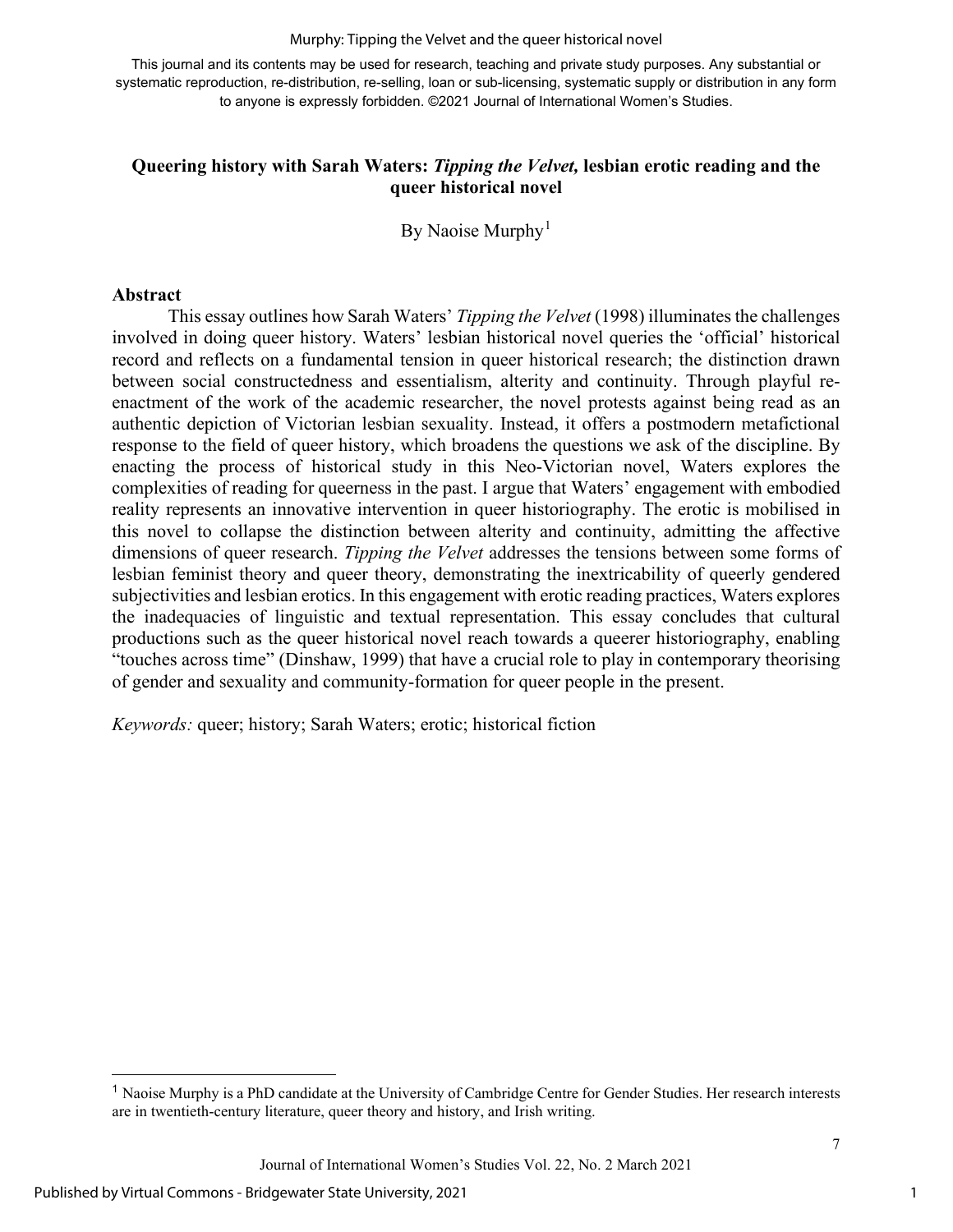#### **Queering history with Sarah Waters:** *Tipping the Velvet,* **lesbian erotic reading and the queer historical novel**

I looked again at Florence, and frowned. 'Are they French, or what?' I asked. 'I can't understand a thing they're saying.' And indeed, I could not; for I had never heard such words before, in all my time upon the streets. I said, '*Tipped the velvet*: what does that mean? It sounds like something you might do in a theatre... (Waters, 1998: 416)

The title of Sarah Waters' 1998 lesbian historical novel *Tipping the Velvet* is not a phrase that will be understood by the general reader. Its explicitly sexual meaning is only revealed some four hundred pages in, and even then, in a discreetly coded way: "she parted her lips and showed me the tip of her tongue; and glanced, very quickly, at my lap" (416). This episode thematises one of the major concerns of the novel; the difficulties of uncovering a lesbian past, here, in the Victorian period in England. The exchange between Florence and her lover Nancy, the protagonist, continues:

'How queer you are!' she said mildly. 'You have never tipped the velvet —' 'I didn't say that I had never done it, you know; only that I never called it that.' (417)

Nancy protests that her ignorance of specific terminology does not preclude her full participation in (what are understood here as) lesbian — or "tommish" — sexual practices. In moments such as this, Waters displays her keen awareness of the challenges of writing lesbian historical fiction, and of the wider but related project of writing the history of gender and sexuality: how does one name and narrate practices and identities that are not present in the historical record? Obscure terms, coded references and outright invisibility all pose significant challenges, so how should the writer in pursuit of "authenticity" or "realism" proceed?

This essay outlines how *Tipping the Velvet* illuminates the challenges involved in doing queer history, and thus, argues for the value of the historical novel as a theoretical intervention in historiographic debates. The insights gained by the reader of queer postmodern historical novels such as *Tipping the Velvet* make a compelling argument for multidisciplinarity. Reading the novel as a contribution to debates in queer historiography will build on the work of Waters' critics to unearth new interpretive possibilities and reassert the importance of historical study for processes of queer self-understanding and community formation. This essay examines *Tipping the Velvet*  through literary and historical lenses in order to outline Waters' unique contribution to queer historiography and the implications of her position for current understandings of sexual identity. Beginning with an outline of the continuity/alterity divide in queer history, I demonstrate how *Tipping the Velvet* self-consciously inserts itself into this scholarly debate. Then, the critical categories of historiographic metafiction and the Neo-Victorian novel are discussed in relation to the challenge of reading for queerness in the past. Finally, I turn to the question of embodiment in the historical novel to show how Waters deploys the erotic to collapse binaries and admit the affective dimensions of historical research.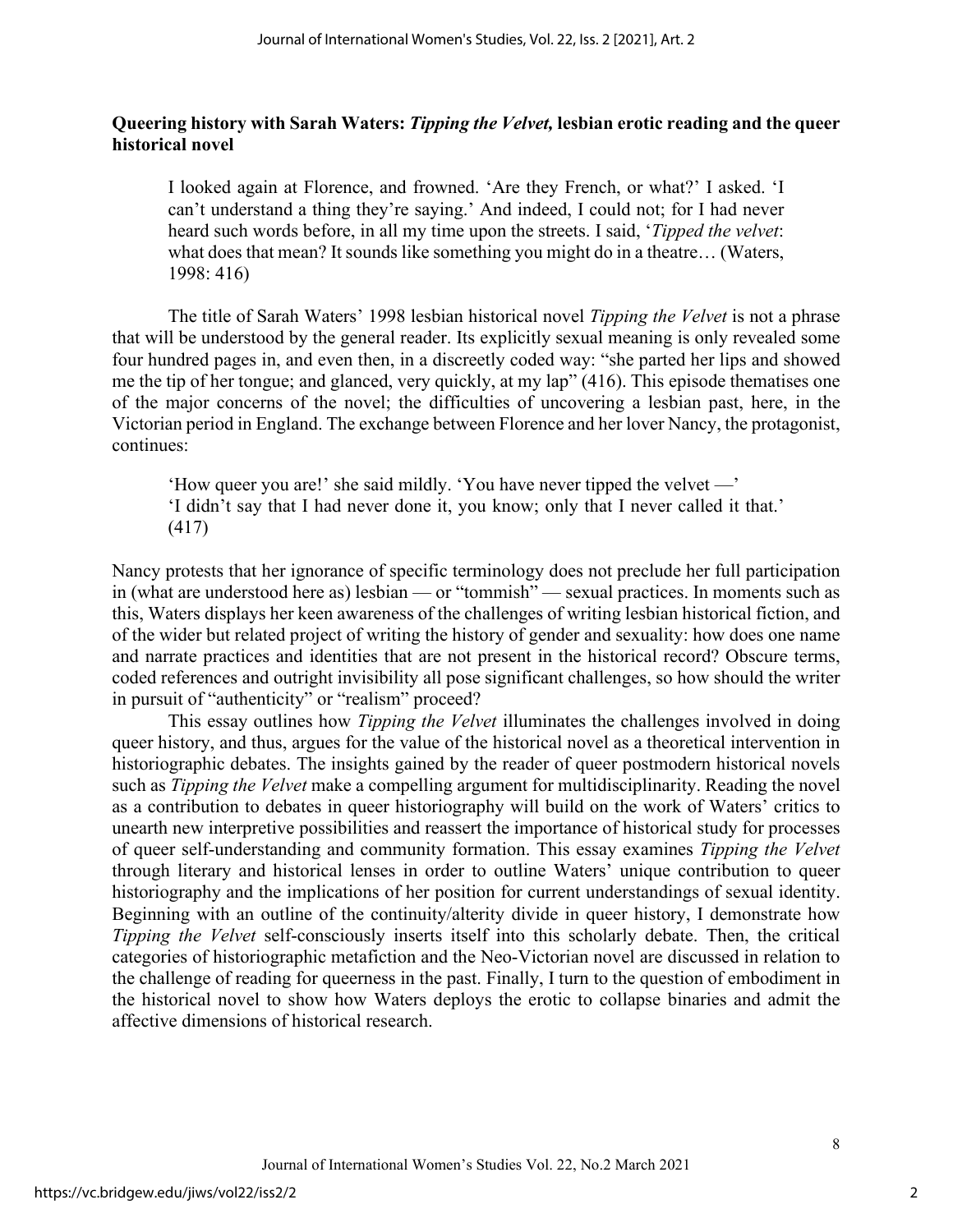#### **Continuity / alterity**

In her canonical 2006 essay on the use of categories of gender and sexuality in historical analysis, Afsaneh Najmabadi makes the pertinent observation that historians consider it legitimate to ask, "were there any lesbians in medieval Europe?" She then returns the question to gender in a thought-provoking way, asking instead "were there any women in medieval Europe?" (18). Najmabadi thus identifies the presumed naturalness and ahistoricity of categories of gender, in contrast to categories of sexuality. Scholars comfortably assume that "women" existed, though perhaps they were defined differently, whereas the signifier "lesbian" is more commonly viewed as a historically contingent identification. What, therefore, does the absence of a continuous, identifiable "lesbian" subject mean for the project of queer history?

Najmabadi's example offers us a way into the well-worn debate in queer historiography; the distinction drawn between social constructedness and essentialism, alterity and continuity. Early generations of gay and lesbian/feminist historians concentrated on bringing to light historical evidence for the existence of gay and lesbian people and practices; one pioneering example is Jonathan Katz's 1976 *Gay American History: Lesbians and Gay Men in the U.S.A.* This emphasis on transhistorical similarity was heavily criticised by later generations of scholars for promoting an essentialist understanding of sexuality and erasing the contingent historical emergence of categories of gender and sexuality (and indeed, their mutually constituting effect). For example, David Halperin's *One Hundred Years of Homosexuality* (1990) argues that it is necessary "to examine more closely the many respects in which Greek sexual practices *differ* from 'our own'" (1-2). Fundamentally, this critique centres on a concern about imposing anachronistic categories and labels on the past. It rests on the argument that "homosexuality, heterosexuality, and even sexuality itself [are] relatively recent and highly culture-specific forms of erotic life — not the basic building-blocks of sexual identity for all human beings in all times and places" (9). This can be seen as an attempt by scholars to legitimise the study of gender and sexuality within the discipline of history at a point when gay/lesbian/queer studies were beginning to consolidate a position within the academy. Another key text in this vein, Jeffrey Weeks' *Coming Out: Homosexual Politics in Britain, from the Nineteenth Century to the Present* (1977), firmly establishes the Foucauldian social-constructionist framework of this position. The argument in favour of the late-nineteenth century emergence of homosexuality as a category, based on the medical and psychological work of the early sexologists and on increased criminalisation, has continued to be influential for historical scholars working on gender and sexuality. The distinction between sexual acts and sexual identities is key, the latter only emerging with the category of "the homosexual".

Though queer theory may mark a certain academic validation of the project of queer history, it also challenges the fundamental assumptions of any historical project. As Stephen Valocchi writes:

How can we uncover, describe, and critically analyze the development of "a people" when queer theory tells us that, among other things, the historical subject is inherently unstable, unknowable, defiantly diverse, and ultimately an effect of power? No longer content to recover "our" history and no longer sanguine about the meaning of a usable past, gay historiography now struggles with questions about the representation of same- sex desires: Who is the proper subject? How do we (or can we) come to know this subject? (2012: 456)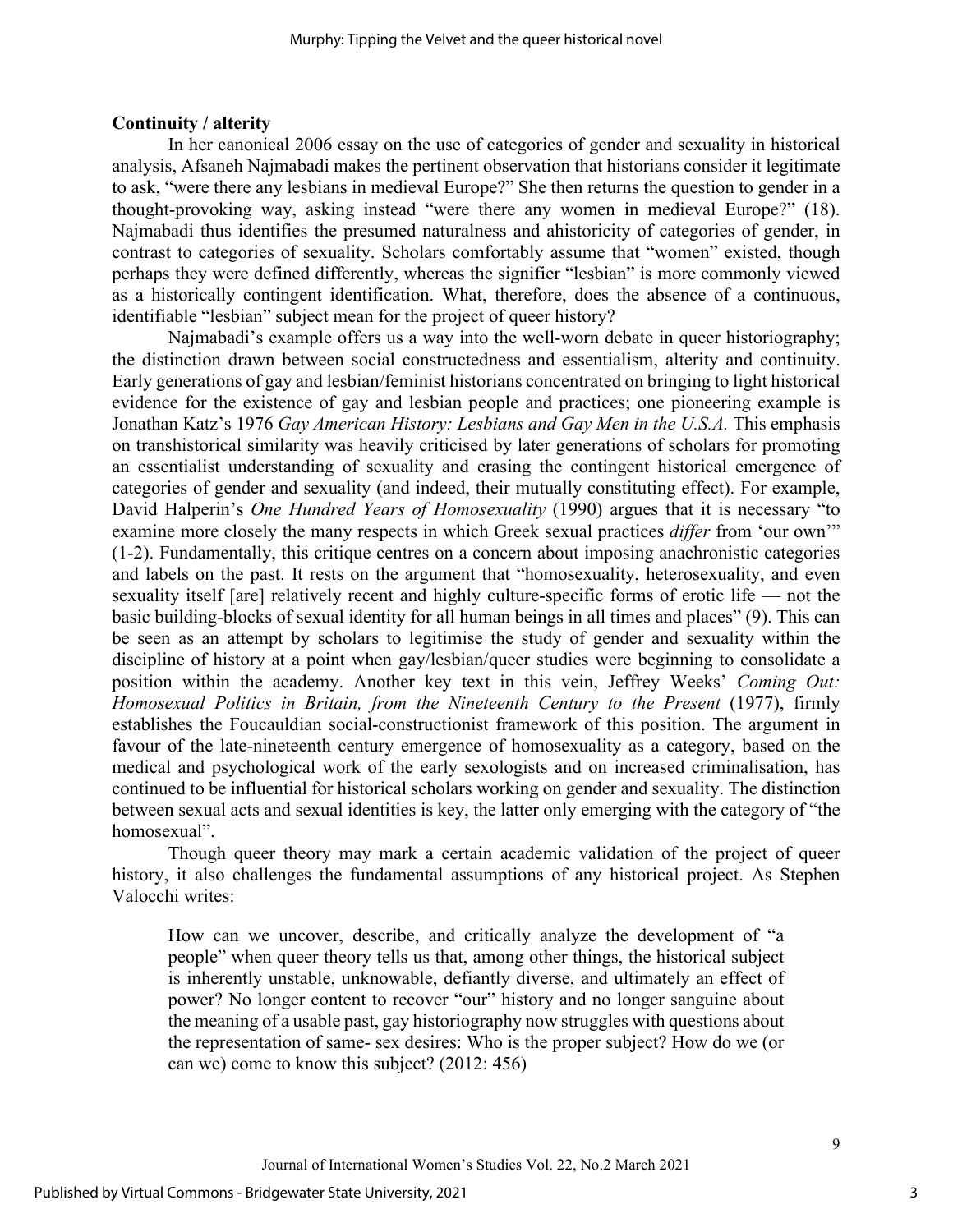However, Valocchi also reminds us of the crucial political motivation of earlier iterations of queer social history: "to encourage a connection between present minority status and historical personhood" (458). This remains a central preoccupation for queer historians, particularly those working in the public sphere. Initiatives such as LGBT History Month create space for queerness in historical narratives with the explicit aim of promoting equality, diversity and the welfare of LGBTQ people in the present. The reclamation of queer histories provides a focal point for activism at an institutional and societal level. For example, Cambridge University Library's "Queering the UL" exhibition linked the display of "LGBT+ related materials" to the desire to "show that our city and university are places where people can be themselves without fear of discrimination" (Lib.cam.ac.uk, 2018). And at an individual level, history can be a vital resource for queer people struggling for recognition and acceptance. Joe Galliano, the leader of a campaign to create a national "Queer Britain" museum, emphasises the personal importance of queer histories: "We see it as a place, for instance, where a young woman who has just come out to her parents could visit with them, and understand that this is a much deeper, richer history than most people realise" (cited in Kennedy, 2018).

# **Queer Historical Fiction**

Therefore, despite queer theory's destabilisation of the historical subject and emphasis on the historically contingent emergence of sexual categories, there is a continuing recognition of the affective dimensions of queer history. Sarah Waters, who completed a PhD on gay and lesbian historical fiction in 1995, is well aware that she is writing in a post-Foucault landscape in which historical continuity has become unfashionable:

Lesbian historians might agonize over whether women in the past had sex with each other, but if I want my lesbians in the 1860s to have sex, then they just do. [...] I do try to be sensitive to the complexity of the past, the changing nature of sexuality and the way people feel about sex and about their bodies, but at the same time, on the whole, my lesbian characters do tend to be pretty much people like me, people for whom experiencing same-sex desire means something about their identity. (cited in Mitchell, 2013: 136)

Waters views the fragmentary nature of the queer historical record as liberatory for the historical novelist. In writing *Tipping the Velvet,* her intention was never to produce a work of historical realism, but to reflect on the "patchiness of lesbian history" and create a work that "lay[s] bare and revel[s] in its own artificiality" (Waters, 2018). The novel itself protests against being read as an authentic depiction of Victorian lesbian sexuality, as this essay will show. In a special "queer" issue of the *Radical History Review,* Escoffier, Kunzel and McGarry suggest that "queer" as an analytical lens "might point the way to methodologies that broaden the questions we ask of the lesbian and gay past" (1995: 3). Linda Garber has demonstrated persuasively how the lesbian historical novel engages with the task of researching the lesbian past, the "yearning for lesbian history and the difficulty of finding it" (2015: 130). Here, I extend this discussion to argue that the postmodern historical novel, exemplified here by *Tipping the Velvet*, can effectively apply a specifically *queer* lens to history, broadening the questions we ask of the discipline.

Through the practice of writing historical fiction, Waters constructs a lively intervention into queer historiographical debates around gender and sexuality. By inventing a queer past in an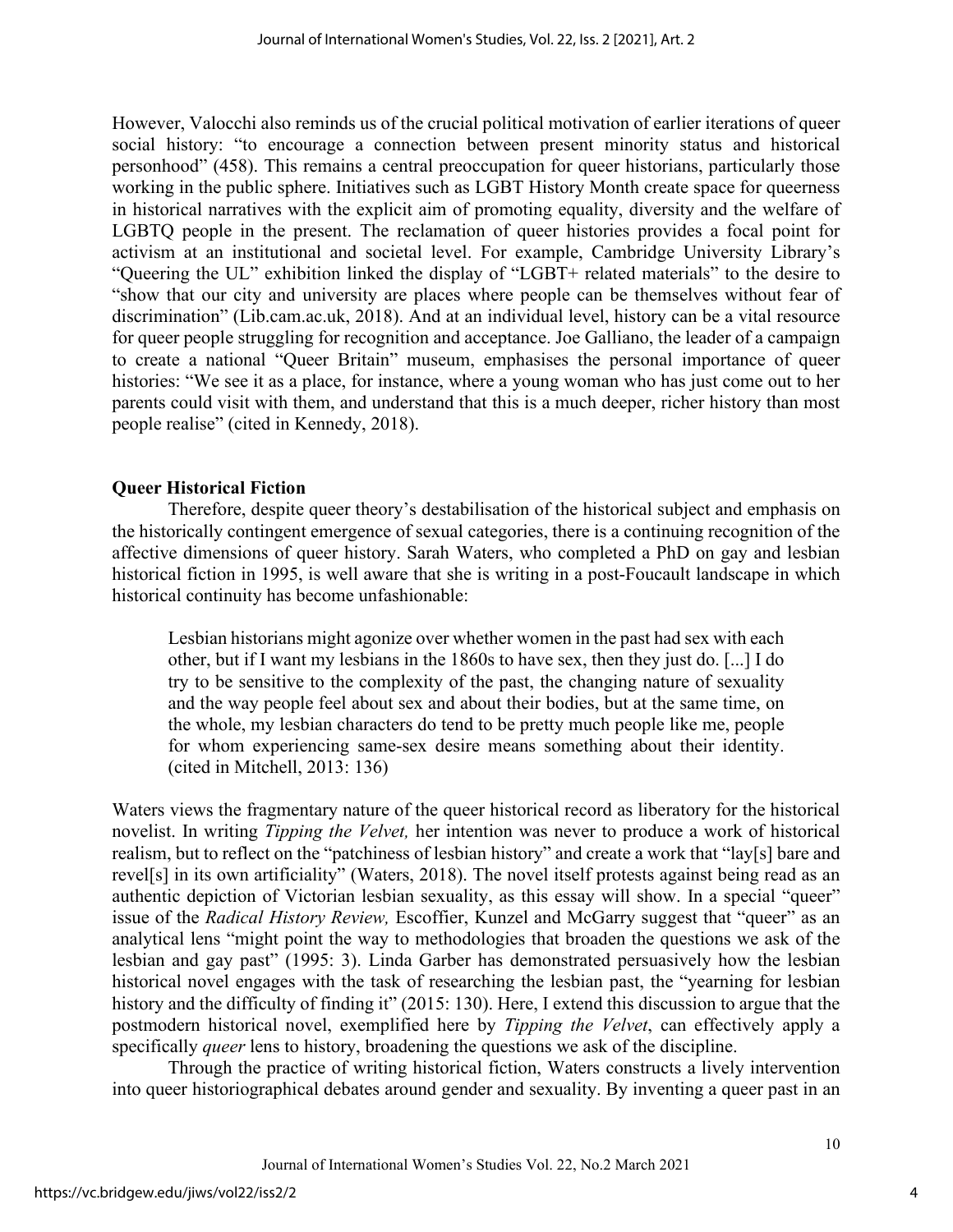ostensibly realist novel, she invites the reader to evaluate the "authenticity" of its depiction with limited historical resources at our disposal, re-enacting or mimicking the situation of the academic researcher. Then, as the central character discovers queer communities and ways of being, the novel reflects on the availability of these categories and labels to the present-day reader. The autobiographical framing of the novel is what first alerts us to dynamics of authenticity and historical "truth". Nancy Astley, the protagonist, is presented as narrating her own coming-of-age from later in life: "Even now, two decades and more since I put aside my oyster-knife…" (5). Direct addresses to the reader right from the opening line — "Have you ever tasted a Whitstable" oyster?" (3) — create an intertextual link with canonical Victorian novels framed as autobiography, the most famous example of which is perhaps Charlotte Brontë's *Jane Eyre* (1847). Another important intertext, Daniel Defoe's *Moll Flanders* (1722), was part of the earliest experiments in the novel form in English, a crucial aspect of which was the purported reality of the book's contents (see Watt, 1957).<sup>[2](#page-5-0)</sup> The very existence of the novel *as a novel*, rather than the autobiography it claims to be, highlights the erasure of queerness from the formal historical record. Waters thus expresses a fundamental distrust of the historiographic project: lesbian historical fiction exists in part because lesbian histories do not exist, yet *we feel that they must,* that they have been erased. For Jerome de Groot, the value of the historical novel is in this political contestation of the discipline of history. Historical novels "seek to disrupt (to 'queer') the smooth running of history, to interrogate and fragment, to reveal the ethical complications of representation in order to articulate a new space of possibility" (2013: 69). By giving voice to marginal subjects, Neo-Victorian novels (a term which will be explored in more depth), "queer" the straightforward narratives of conventional history, carving out space for "those voices or events whose overt presence might disrupt the clear path of the narrative with viewpoints that contest the authority of the historical record itself" (Carroll, 2010: 193).

In addition to querying the "official" historical record, *Tipping the Velvet* self-consciously inserts itself into scholarly debates in queer history. One significant exchange between Nancy and her first lover Kitty thematises the continuity/alterity debate outlined above. Having encountered a pair of women whose intimacy is read by Nancy as evidence that they are lovers, "like us", an argument ensues:

'Nan!' she said. 'They're not like us! They're not like us, at all. They're *toms*.'

[...] 'We're not like anything! We're just - ourselves.'

'But if we're just ourselves, why do we have to hide it?'

'Because no one would know the difference between us and - women like that!'

I laughed. 'Is there a difference?' (131)

Kitty's internalised homophobia prevents her from identifying with a community of "toms", preferring instead to insist on the uniqueness of their relationship and thus, on the dissociation of sexual acts and sexual identities. Nancy, on the other hand, is willing to insert herself into a community identity, implicitly arguing for the validity of a transhistorical understanding of sexuality. "Is there a difference", as Nancy puts it, between women who desired women in a distant period of history and women who desire women in the present? For Kitty, the assertion of difference is a protective mechanism, but for Nancy, the existence of a queer community, of categories that name the desires and practices she experiences, is crucial to constructing an

<span id="page-5-0"></span><sup>2</sup> A widely quoted early review described *Tipping the Velvet* as "a Sapphic *Moll Flanders*" (Steel, 1998). *Moll Flanders* claims to be "written from her own memorandums" (Defoe, 1722).

Journal of International Women's Studies Vol. 22, No.2 March 2021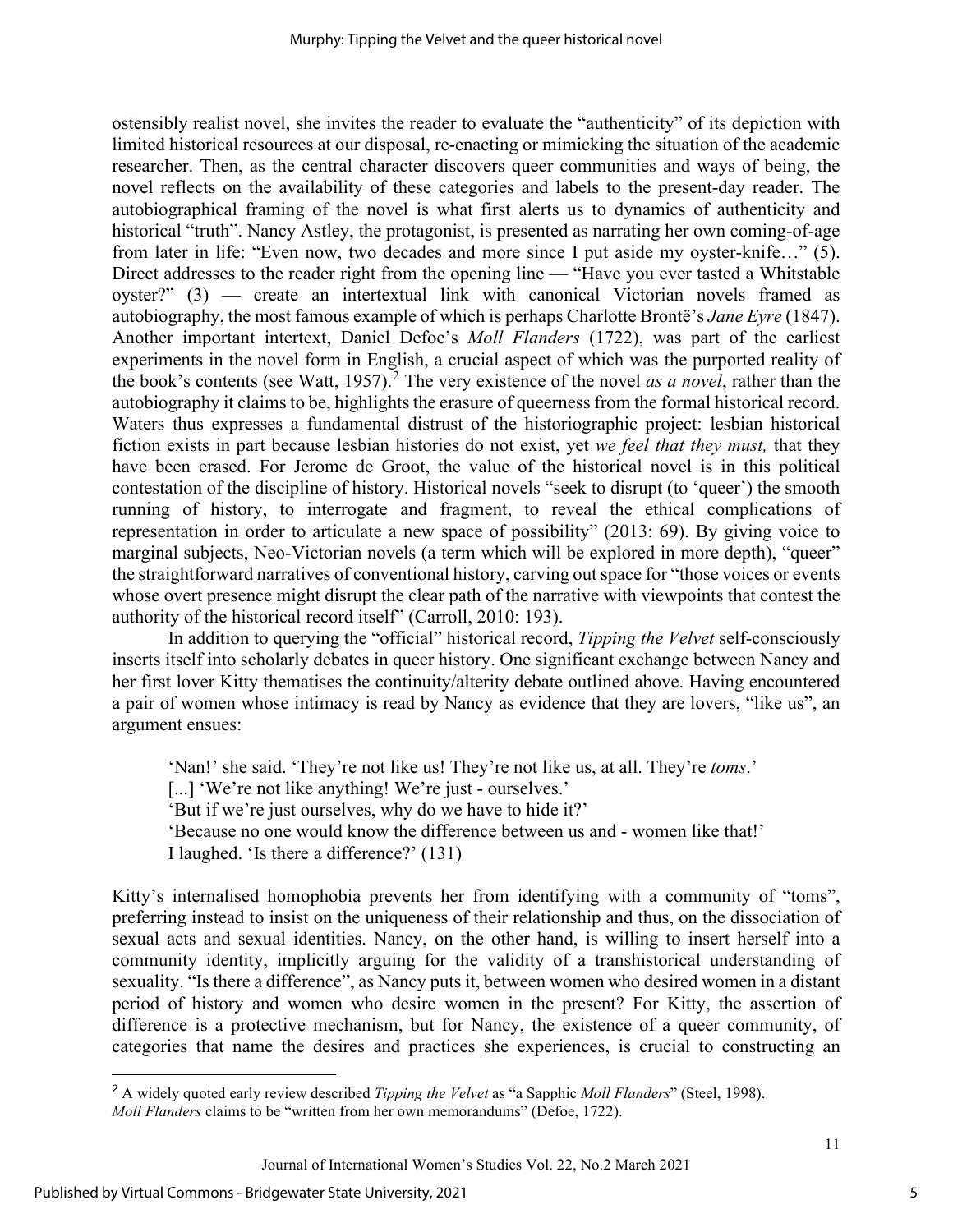intelligible identity. It is only when she sees Kitty's performance as a male impersonator that she begins to acquire the vocabulary to articulate her desires: "I never saw a girl like her before. I never knew that there were girls like her…" (20); "But I thought, that if you knew I liked you as a, as a sweetheart — well, I never heard of such a thing before, did you?" (107). The importance of queer communities for Nancy reflects the importance of queer ancestors and models. It is in knowing about these ancestors, in asserting similarities between the past and the present, that queer people find ways to understand their own identities.

In this way, Waters signals that her focus is not on providing an "accurate" depiction of Victorian sexuality but on contemporary identity debates. In collaboration with the lesbian feminist scholar Laura Doan, Waters has advocated an "inventive use of history", describing lesbian historical novels as "performative" rather than "descriptive" (Doan and Waters, 2000: 20; 13). Recognising the partial nature of the historical record, the contemporary historical novel should "take its authority from the imperatives of contemporary lesbian identities" (13). Novels such as *Tipping the Velvet* acknowledge their own constructedness. Waters achieves this selfconsciousness through playful references to 1990s queer theory. The most striking examples are the stage-names "Kitty Butler" and "Nan King", evoking the pioneering queer theorist Judith Butler and the contemporary term "drag king", and thus encouraging the reader to connect the male impersonation practised by the characters to more recent understandings of gender performativity. (When Kitty betrays Nancy to enter a sham heterosexual marriage, she is described as having "lost her *Butler*" (291).)

Another technique employed by Waters to mediate between past and present is the extensive use of the word "queer" (de Groot counts 43 separate instances (62)). Her sustained overuse of the word constitutes a playful provocation, challenging the reader to grapple simultaneously with the historical validity of the term to mean "strange, odd, peculiar, eccentric" (*OED*) and the potentially anachronistic reading prompted by the novel's content. Each appearance of the word forces reflection on its suggestive power: "people [...] who thought my particular passion for her only queer, or quaint" (22), "how queer it is! — and yet, how very ordinary: *I am in love with you.*" (33), "my queer and inconvenient lusts" (78), etc. As Mandy Koolen has argued, Waters' use of "queer" "calls upon readers to consider similarities and differences between past and present meanings of 'queer' and, in turn, to attend to continuities and discontinuities between experiences of same-sex desire then and now" (2010: 374). Koolen makes the convincing claim that this rhetorical strategy brings together two previously polarised ways of reading the past, that is, the two sides of the continuity/alterity debate. This is a crucial way in which Waters queers historiography; collapsing the binary created by queer historians, creating, perhaps, a *queerer* queer history.

## **Historiographic Metafiction and the Neo-Victorian Novel**

As we can deduce, from these rhetorical techniques, Waters' object of analysis in *Tipping the Velvet* is the process of historical study, not the Victorian period itself. She clearly articulates a postmodern understanding of history; her queer distrust of historiographic endeavours reconceptualises history as fiction and as text. The category of "historiographic metafiction", as outlined by Linda Hutcheon, offers some helpful conceptual resources. This postmodern genre "acknowledges the paradox of the *reality* of the past but its *textualised accessibility* to us today" (Hutcheon, 1988: 144). Postmodernism challenges the separation of the literary and the historical. For Hutcheon, historiographic metafiction teaches us that literature and history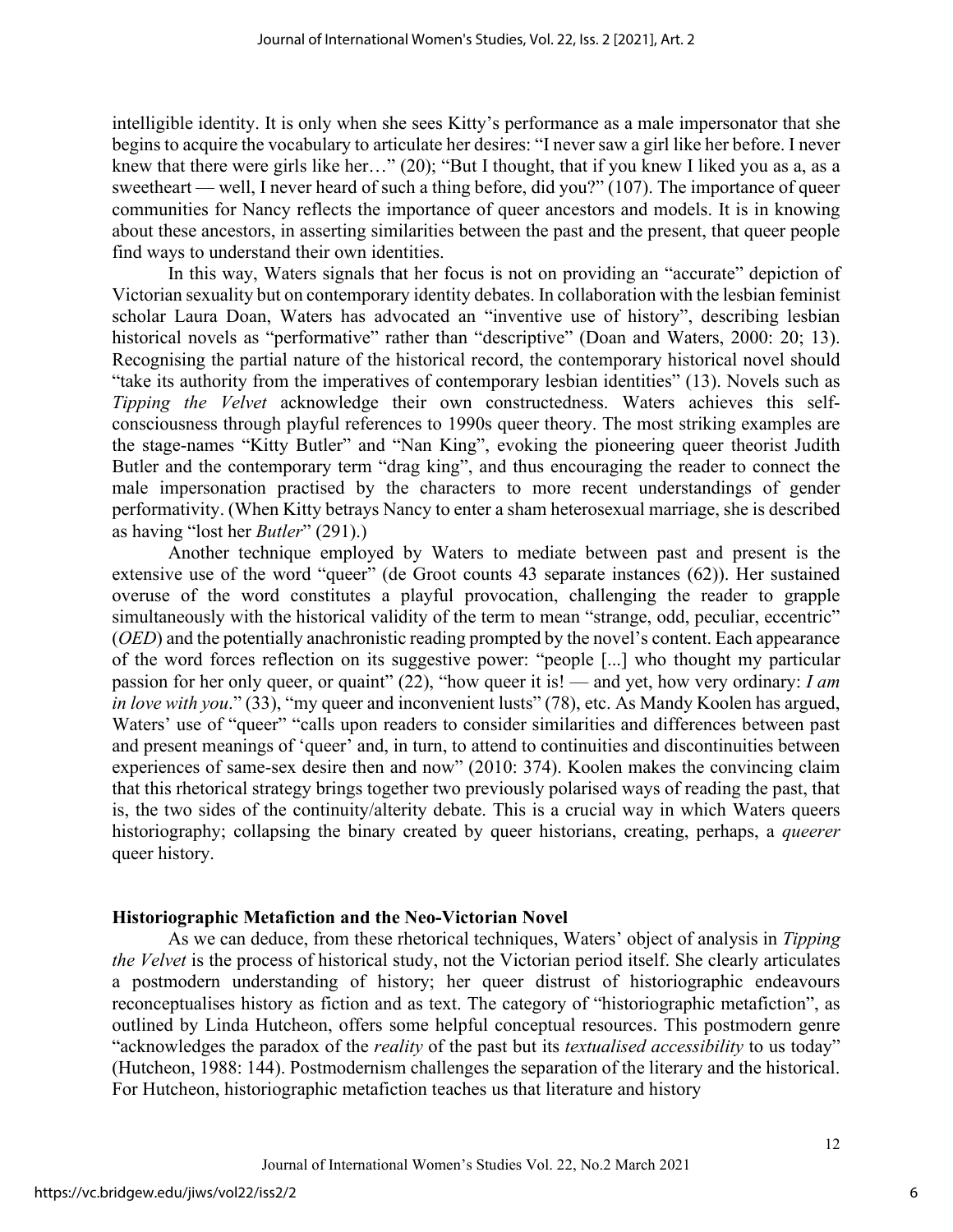have both been seen to derive their force more from verisimilitude than from any objective truth; they are both identified as linguistic constructs, highly conventionalized in their narrative forms, and not at all transparent either in terms of language or structure; and they appear to be equally intertextual, deploying the texts of the past within their own complex textuality. (1988: 105).

Queer approaches to history similarly undermine the totalising effects of historical representation by giving voice to "the ex-centrics" (1988: 114), reframing historical accounts as always partial, always a fabricated representation.

Another useful literary-critical tool when considering this kind of metafictional project is the category of the Neo-Victorian. Gamble characterises this as "a self-conscious exercise in looking backwards" (2009: 128). Rather than a simple copy of the canonical Victorian novel, Neo-Victorian works of fiction have been broadly theorised as intensely self-conscious postmodern constructs; "not contemporary literature as a substitute for the nineteenth century but as a mediator into the experience of reading the 'real' thing" (Llewellyn, 2008: 168). As a metafictional Neo-Victorian work, the novel deliberately enacts the process of historical study, of reading for queerness in the past. Nancy's position mimics that of the historical scholar attempting to negotiate the contrasting emphases on social constructedness and essentialism. Implicit in several of the key scenes is the critique sometimes levelled at the earlier generation of gay and lesbian/feminist historians accused of imposing anachronistic categories of sexuality on the past. The idea that categories of sexuality are culturally constructed implies that it is only by having cultural and linguistic mechanisms that render these identities intelligible that one can "be" queer. Nancy's sexuality is only perceptible to her sister Alice, to whom she has disclosed her unformed feelings of desire: "when I glowed and sparkled it was evidently with a dark and secret flame which no one — except Alice, perhaps — *looked for or saw*" (23, added emphasis). It is only when alerted to the possibility of non-normative sexualities that they become relevant to the reading process. For Nancy, the world is "utterly transformed" by Kitty: "It had been ordinary before she came; now it was full of queer electric spaces" (38). The suggestion seems to be that once queerness has been named, it is visible everywhere.

The novel constantly returns to the question of what is readable in appearance or in acts, the key distinction between acts and identities that informs debates in historiography. Nancy and Kitty's profession as male impersonators implies a radical expression of Butler's gender performativity, in which "gender itself becomes a free-floating artifice, with the consequence that *man* and *masculine* might just as easily signify a female body as a male one, and *woman* and *feminine* a male body as easily as a female one" (Butler 1990: 10). Yet for Nancy and Kitty, who form a double act at the same time as becoming lovers, their expressions of masculine gender identities are also bound up in their sexual desires. Nancy thinks of their act as the "public shape" (127) of their sexual relationship, and reflects on the disjuncture between what is visible to the audience and what is experienced by the actors: "A double act is always twice the act the audience thinks it: beyond our songs, our steps, our bits of business with coins and canes and flowers, there was a private language, in which we held an endless, delicate exchange of which the crowd knew nothing" (128). Explicitly comparing this "private language" to the language of sex — "*You are too slow* — *you go too fast* — *not there, but here* — *that's good* — *that's better!*" (128) - Nancy reaffirms the invisibility of queer identities to those who see only its "public shape", that is, the historian.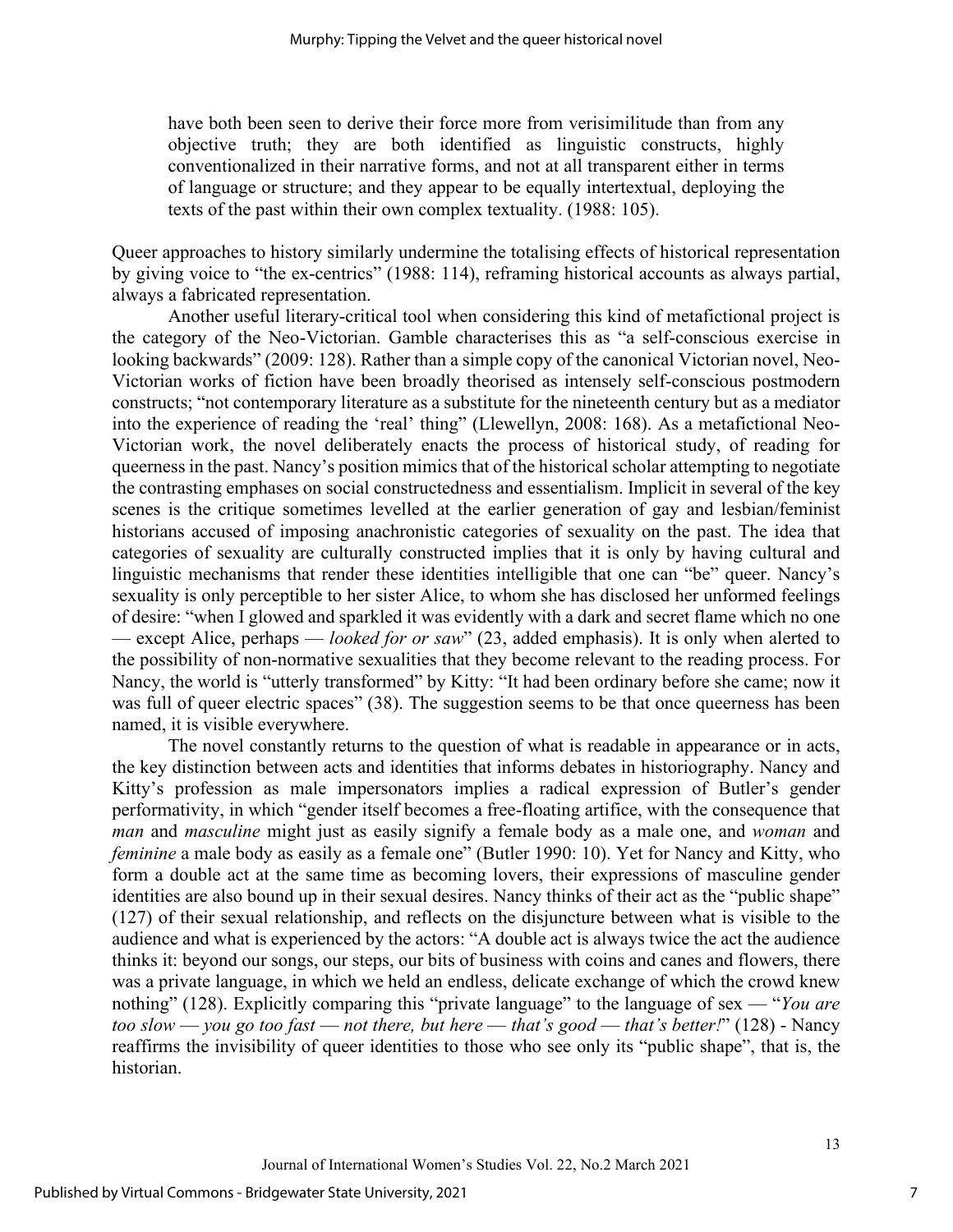# **Touching Across Time: Embodied Reality in the Historical Novel**

Well, perhaps there were some who caught glimpses... (128).

Waters may, at times, articulate a model of sexual identity that relies on social validation for the construction of intelligible sexualities, however, there is something more complex at play in the novel. Nancy is forced to reckon with the fact that she experiences desire for a woman even though she has "never heard of such a thing" (107). Something akin to a "natural" inclination or instinct appears to have been at work in her first encounter with Kitty, though she does not have the vocabulary to articulate it. Reflecting further on the doubled experience of their act, Nancy wonders about the possibility of audience members reading her performance as she did Kitty's:

in every darkened hall there might be one or two female hearts that beat exclusively for me, one or two pairs of eyes that lingered, perhaps immodestly, over my face and figure and suit. Did they know why they looked? Did they know what they looked for? [...] *what did they see?* Did they see that — something — that I saw in them? (129)

The passage concludes with a failure of language, "that — something — that I saw in them", pointing towards the inadequacy of linguistic constructs to capture the lived experience of queer desire, whether in the past or the present. The focus on "female hearts that beat," and "pairs of eyes that lingered" illustrates a central concern with embodied experience in *Tipping the Velvet*, a queer preoccupation with the materiality of bodies. When Nancy is presented with a dildo, she remarks that she "did not, at that time, know that such things existed and had names" (241), but later reflects

Perhaps Eve thought the same, when she saw her first apple. Even so, it didn't stop her knowing what the apple was for… (242)

Elsewhere, she speaks of "the urgings of a natural law" (101) and "some more urgent instinct" (104) when narrating her sexual relations with various women. This reflects a recognition on Waters' part that history cannot be reduced to the purely textual, even in a postmodern landscape. Neo-Victorian theorising, re-enacting processes of reading the past, must also account for the bodily experience of sexuality. As Boehm remarks, to neglect this is to ignore "the historical novel's rich potential to explore questions concerning the materiality of history" (2011: 237). *Tipping the Velvet*, with its detailed and explicit engagement with the sexual practices of its characters, refuses to ignore this material reality.

Carolyn Dinshaw's influential concept of "touches across time" offers a useful way to bring together Waters' dual recognition of the social constructedness of sexual identity and the erotic, affective and material relations that ultimately elude the grasp of the textual historian. As a queer writer and former academic, Waters foregrounds feelings of kinship with the subjects of her fiction/research, displaying an awareness of what Jo Winning has described as the undeniable importance of "affect and connectivity" in queer research (2018). The desire to connect with queer ancestors is a crucial motivation for queer writers, whether in academia or fiction, and to neglect this is to elide a key influence on historiography. Dinshaw's theorisation of queer historiography in *Getting Medieval* has much in common with Waters' approach. She writes of a desire "for partial, affective connection" (1999: 21), recognising that "queer histories are made of affective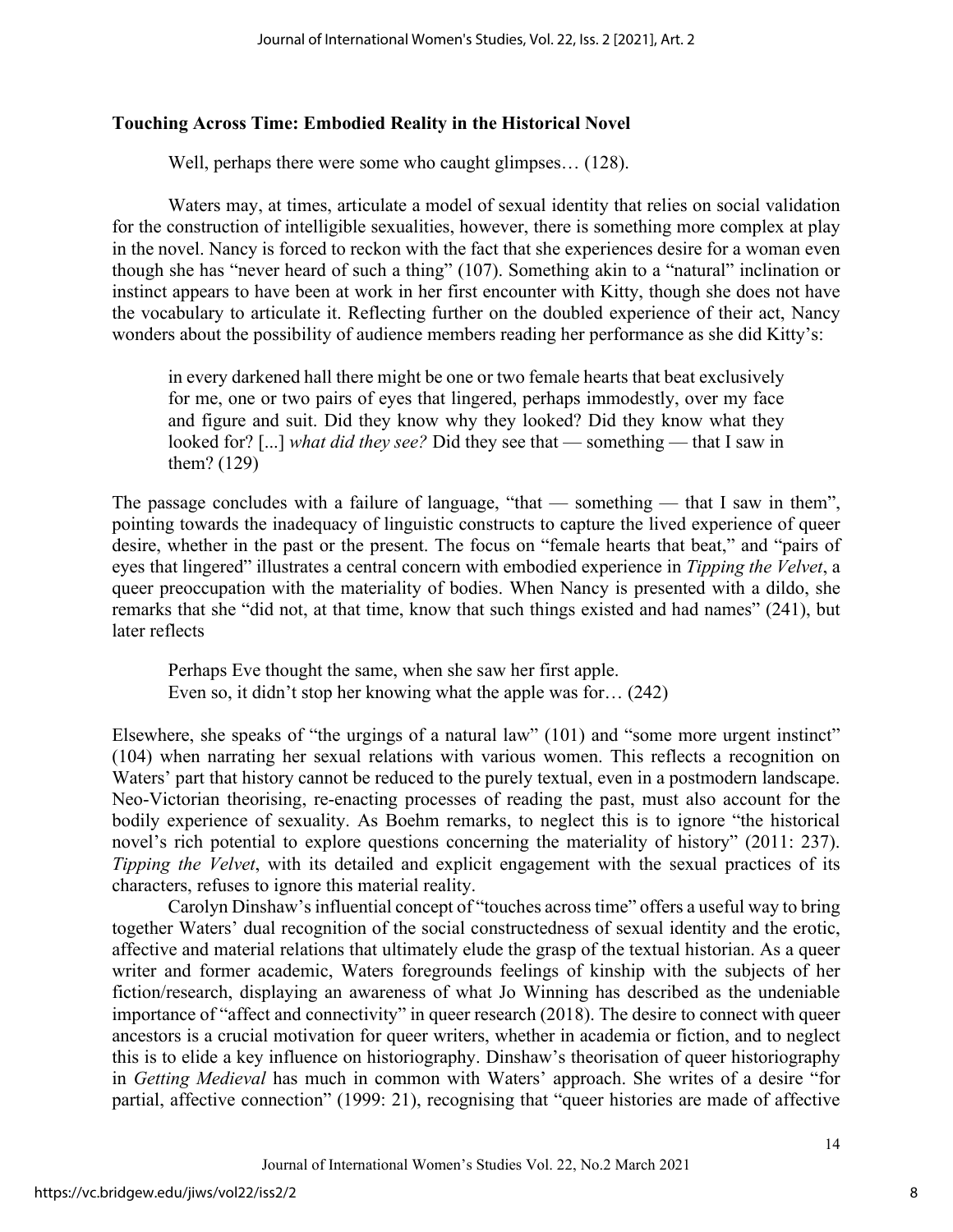relations" (12) and that "a historical past can and does provide material for queer subject and community formation now" (22). I would like to suggest that this is a primary function of Waters' collapsing of past and present, for example, in her ludic use of the term "queer". The jolt of recognition experienced by the reader each time this word appears creates a "touch across time", an affective moment that coexists with the rational understanding of its doubled connotations. Dinshaw, in trying to negotiate between alteritists and essentialists "found that even Foucault, the inspiration of social constructionists, connected affectively with the past" (Dinshaw et. al., 2007: 178). Waters' engagement with the contingent emergence of sexualities through her evocation of Nancy's *Bildung* similarly does not discount her foregrounding of affect.

#### **The Erotic**

Elizabeth Freeman has described the need for "a historiographic method that would admit the flesh, that would avow that history is written on and felt with the body, and that would let eroticism into the notion of historical thought itself" (2007: 164). In *Tipping the Velvet*, Waters gestures towards that method. Nancy's reflections on instinctual knowledge, as cited above, occur at moments of heightened eroticism. Her exploration of non-normative gender expression and sexual identity is experienced first and foremost as arousal; for example, her first time wearing trousers, she feels "as though I had never had legs before — or, rather, that I had never known, quite, what it really felt like to have *two* legs, joined at the top" (114). A useful lens here, one which helps to draw together, again, the past and present, is Lara Farina's concept of "erotic reading":

To read erotically is to be moved by a text. It requires that the reader feel, emotionally and physically, a written work's affective pull. To read erotically is also, then, to become *implicated* in sexualized relations performed by and with reading material. (2011: 49).

Nancy "reads" Kitty's performance erotically, and the reader of *Tipping the Velvet*, in turn, reads their developing relationship "erotically", drawn in by the writer's deliberate appeals to presentday concerns and voyeuristic pleasure in their sexual encounters. The notion of erotic reading widens the scope of theorisations of the Neo-Victorian as an enactment of reading, extending to include a consideration of the reader's own experience of arousal. If the Neo-Victorian queer historical novel aims to enact the process of "doing queer history", *Tipping the Velvet*, in its frequent highly-charged sex scenes, points to erotic "touches across time" that also form a part of the scholarly research process on sexuality in history.

In this novel, then, the erotic contributes to Waters' creation of a *queerer* historiographic method by collapsing the distinction between alterity and continuity, recognising (following Dinshaw) their shared affective dimensions. Another consequence of the "uses of the erotic" (Lorde, 2007) in *Tipping the Velvet* is the rapprochement of lesbian feminist and queer theories, which are often placed in opposition in these debates, aligned with essentialist and social constructionist positions, respectively. Nancy's experience of gender deviance, her assumption of masculine dress as a male impersonator and rent-boy, is directly related to her erotic lesbian identity: "I seemed to want [Kitty] more and more, the further into boyishness I ventured" (124). From the beginning of her journey of queer self-discovery, Nancy "*is* aware that it is her queerness — the meeting of masculinity and femininity in Kitty's appearance — that arouses her" (O'Callaghan, 2017: 28). The eroticism of "female masculinity", to borrow Halberstam's phrase,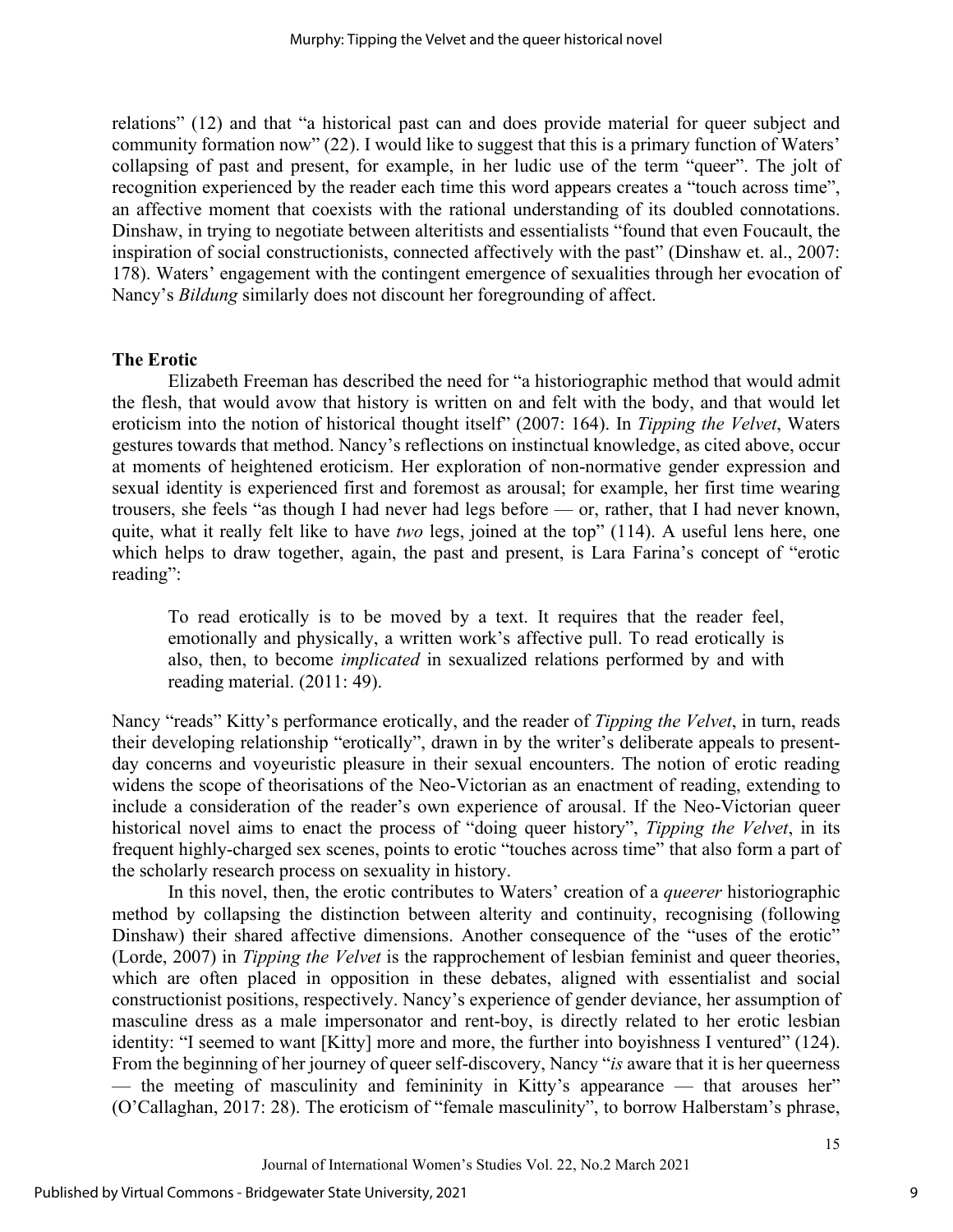is explicitly acknowledged. It is the reason for Nancy's attractiveness to the wealthy "sapphist" Diana and her iconic status amongst the East End "toms". Some lesbian historians have objected to the predominance of "queer" as it is seen to have the potential "to erase, ignore, refuse, co-opt, or veil the term 'lesbian'" (Laskaya, 2011: 37), thus re-asserting a situation of masculine dominance. *Tipping the Velvet*, however, is both an erotically charged lesbian historical novel and a theoretical engagement with queer theories of gender. Just as the novel draws together the polarised positions of alteritist and essentialist queer historians, it collapses the binaries that can block nuanced theorisations of gender identity and sexuality, showing that queer subjectivity and emphatically woman-identified lesbian desire are inextricable from one another. Contemporary proponents of so-called "gender-critical" feminism (i.e., trans-exclusionary feminism) might do well to revisit Waters' vital recognition of these intertwined experiences.

## **Conclusion: On the Limits of Language**

The novel concludes with Nancy's attempts to reject queer performance and connect in a new way with her partner, Florence: "I feel like I've been repeating other people's speeches all my life. Now, when I want to make a speech of my own, I find I hardly know how" (471). Having navigated her queer/lesbian sexuality and gender identity up to this point mostly through mimicry, through learning and adapting the social categories made available to her, she now needs to develop a vocabulary of her own to account for her own unique experiences of desire. At this crucial moment, however, words are not readily available; instead she simply "leaned and kissed her" (472). Language is always inadequate Waters seems to suggest. The historical novel, with its ability to focus on imagined affective connections, and to implicate the reader in erotic experiences, reaches something that scholarly history cannot always capture. The variability of sexual and gendered categories across time does not prevent the contemporary reader from identifying with distant periods of history. However, Nancy and Florence choose to characterise their relationship — "comrades", "sweethearts", "lovers" — even given their membership of a wider community of "toms", their unique experience of desire defies prescriptive models. As Jones remarks,

historical differences among and changes in such terms resonate with the variability of similar terms in the present, particularly in that they implicitly attest to the ways in which sex both past and present inherently resists and overflows the boundaries of such terminology (2007: 99).

The novel can in fact function as a reflection on the proliferation of identity labels in the contemporary moment. The ever-expanding acronym LGBTQIA+ points simultaneously to a deeply felt desire for accurate terms and to the fundamental inadequacy of linguistic description. Thus, a consciousness of the challenges and limitations of historical projects can help us to reflect on processes of community-formation and labelling in the present. Cultural productions, such as the queer historical novel, reach towards a queerer historiography, enabling "touches across time" that have a crucial role to play in contemporary theorising of gender and sexuality.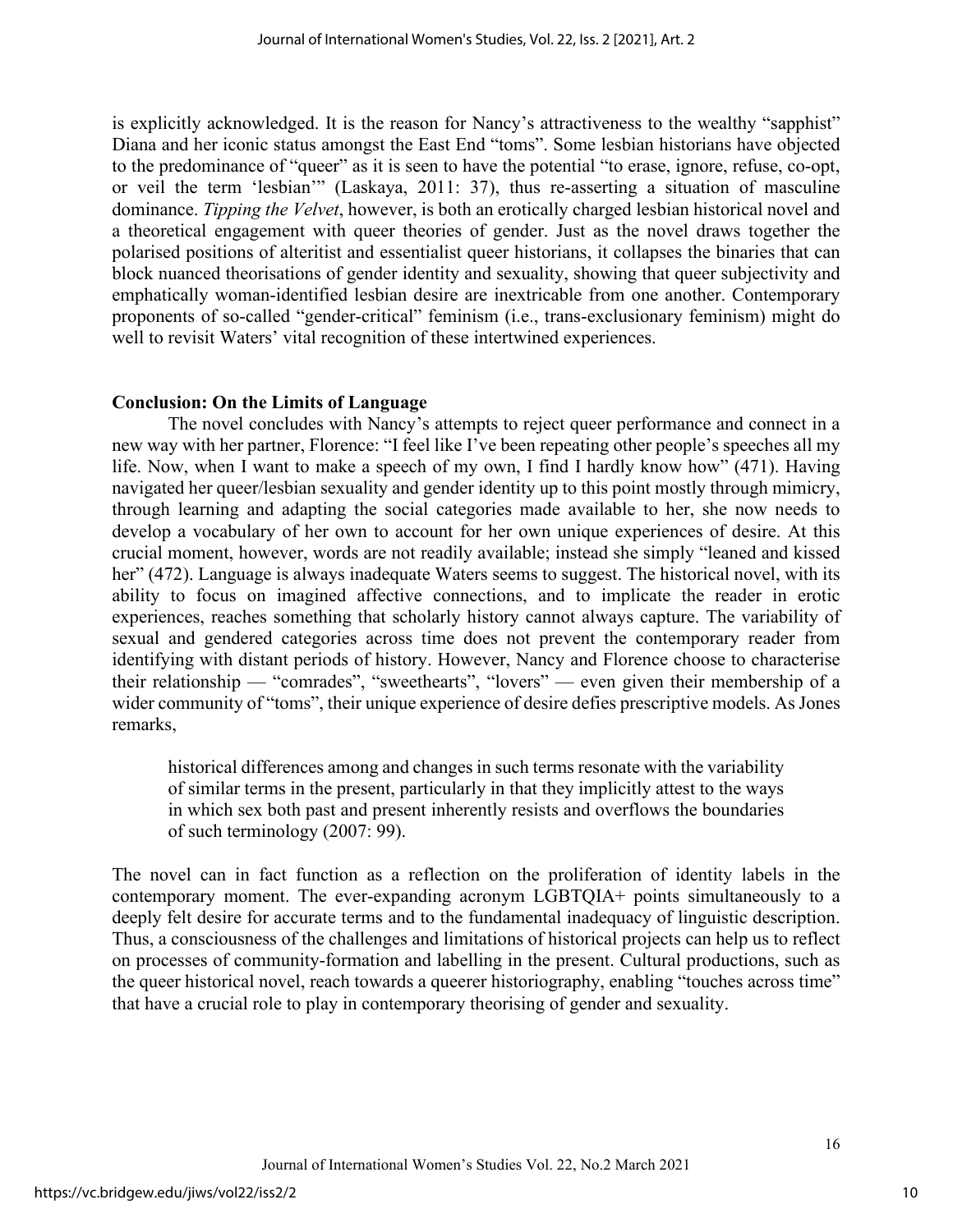## **References**

- Boehm, K., 2011. Historiography and the Material Imagination in the Novels of Sarah Waters. *Studies in the Novel* 43(2), pp. 237-257.
- Brontë, C., 1848. *Jane Eyre: an autobiography*. 3rd edn. London: Smith Elder.
- Butler, J., 1990. *Gender Trouble: Feminism and the Subversion of Identity.* New York: Routledge.
- Carroll, S. J., 2010. Putting the 'Neo' Back into Neo-Victorian: The Neo-Victorian Novel as Postmodern Revisionist Fiction. *Neo-Victorian Studies* 3(2), pp. 172-205.
- Defoe, D., 1722. *The fortunes and misfortunes of the famous Moll Flanders, &c. who was born in Newgate...: written from her own memorandums.* London: W. Chetwood.
- De Groot, J., 2013. 'Something New and a Bit Startling': Sarah Waters and the Historical Novel. In K. Mitchell, ed., *Sarah Waters: Contemporary Critical Perspectives.* London: Bloomsbury, pp. 56-69.
- Dinshaw, C., 1999. *Getting Medieval: Sexualities and Communities, Pre- and Postmodern.* Durham: Duke University Press.
- Dinshaw, C., Edelman, L., Ferguson, R. A., Freccero, C., Freeman, E., Halberstam, J., Jagose, A., Nealon, C., Hoang, N. T., 2007. Theorizing Queer Temporalities: A Roundtable Discussion. *GLQ* 1, pp. 177-195.
- Doan, L. and Waters, S., 2000. Making up lost time: contemporary lesbian writing and the invention of history. In D. Alderson and L. R. Anderson, eds., *Territories of Desire in Queer Culture: Refiguring Contemporary Boundaries.* Manchester: Manchester University Press, pp. 12-28.
- Escoffier, J., Kunzel, R. and McGarry, M., 1995. The Queer Issue: New Visions of America's Lesbian and Gay Past: Editors' Introduction. *Radical History Review* 62, pp. 1-6.
- Farina, L., 2011. Lesbian History and Erotic Reading. In N. Giffney, M. M. Sauer and D. Watt, eds., *The Lesbian Premodern.* New York: Palgrave Macmillan, pp. 49-60.
- Foucault, M., 1978. *The History of Sexuality Volume 1: An Introduction*. London: Allen Lane.
- Freeman, E., 2007. Introduction. *GLQ* 13(2-3), pp. 159-76.
- Gamble, S., 2009. 'You cannot impersonate what you are': Questions of Authenticity in the Neo-Victorian Novel. *Lit: Literature Interpretation Theory* 20(1-2), pp. 126-140.
- Garber, L., 2015. Claiming Lesbian History: The Romance Between Fact and Fiction. *Journal of Lesbian Studies* 19(1), pp. 129-149.
- Halberstam, J., 1998. *Female Masculinity*. Durham: Duke University Press.
- Halperin, D. M., 1990. *One Hundred Years of Homosexuality*: *And Other Essays on Greek Love.*  London: Routledge.
- Hutcheon, L., 1988. *A Poetics of Postmodernism: History, Theory, Fiction.* Abingdon: Routledge.
- Jones, N. W., 2007. *Gay and Lesbian Historical Fiction: Sexual Mystery and Post-Secular Narrative.* Basingstoke: Palgrave Macmillan.
- Katz, J., 1976. *Gay American History: Lesbians and Gay Men in the U.S.A.* New York: Crowell.
- Kennedy, M., 2018. Queer Britain museum 'an overdue resource'. *The Guardian.* [online] Available at: https://www.theguardian.com/world/2018/feb/28/queer-britain-museum-anoverdue-resource [Accessed 16 Apr. 2018].
- Koolen, M., 2010. Historical Fiction and the Revaluing of Historical Continuity in Sarah Waters's *Tipping the Velvet*. *Contemporary Literature* 51(2), pp. 371-397.